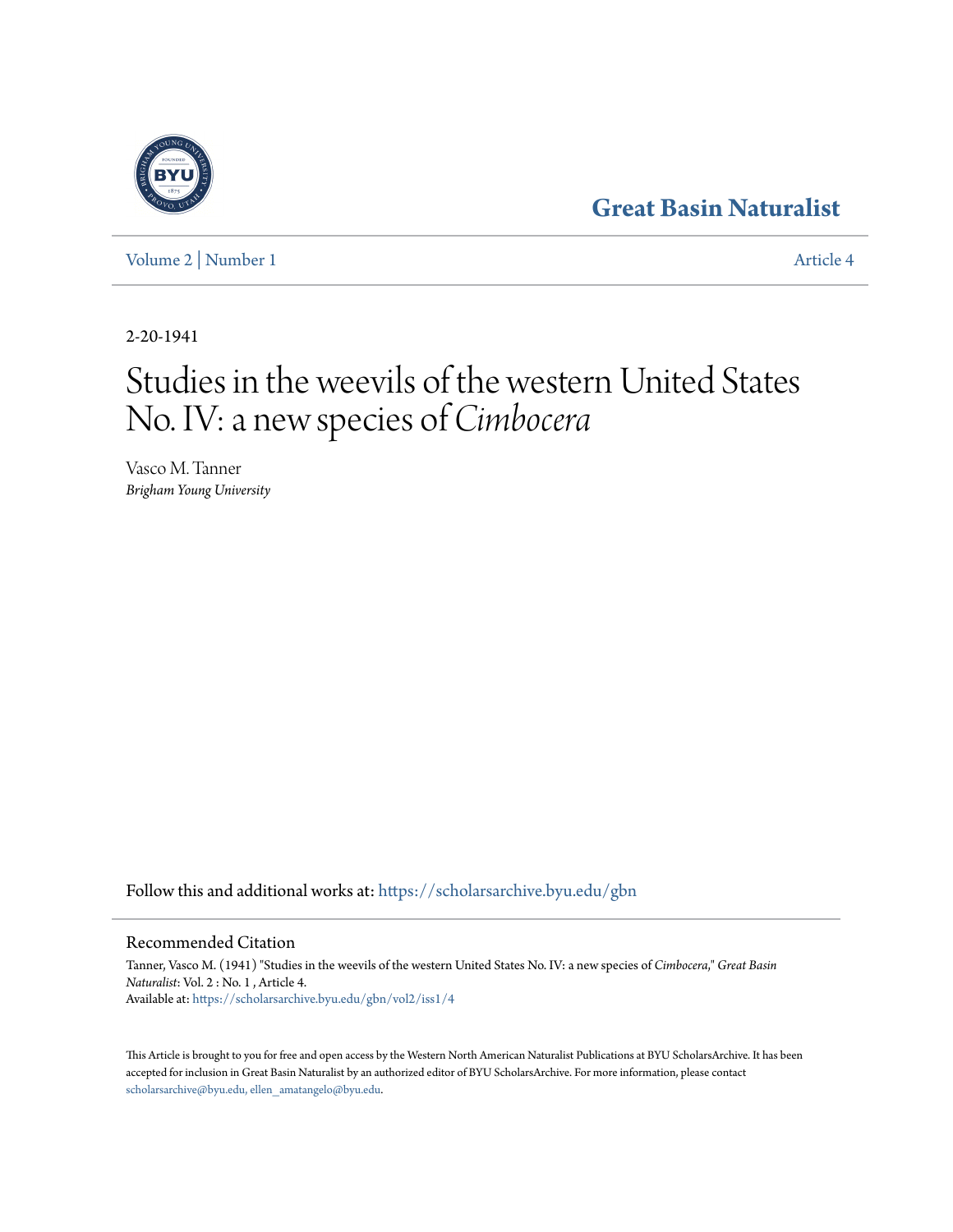## STUDIES IN THE WEEVILS OF THE WESTERN UNITED STATES NO. IV: A NEW SPECIES OF CIMBOCERA<sup>(1)</sup>

#### VASCO M. TANNER Professor of Zoology and Entomology Brigham Young University

#### CIMBOCERA PETERSON1 Taimer, new species

FEMALE: Body oblong and robust. Rostrum moderately constricted at base, median and lateral sulci well developed but obscured by imbricate spatulate vari-colored scales which cover all parts of the body and appendages except the clubs of the antennae which are brownish due to a fine vestiture of setae; twice as long as wide at base, distal one and one half times as wide as base. Thorax widest at base; lateral and median vittae of whitish roundish scales. Elytral striae prominent, eleven at middle, intervals smooth and covered with lead-colored scales among which are interspersed whitish ones. The intervals contiguous to the suture are covered with whitish scales which tend to develop a vittae appearance in some specimens. The body and appendages have erect whitish setae which arise from be tween the scales. On the elytral intervals there is a semblance of two rows of setae to each interval. The length of the body from the prothorax to the apex of the elytra in the type is 8.6 mm ; greatest body width 4 mm. Two females before me are only <sup>5</sup> mm. in length. Figure 1.

The female genitalia, as shown in Figure 2, is similar to *pauper*, of this genus, according to illustrations by Ting,  $(1940)$ .<sup>(2)</sup> The styli are modified as in C. pauper. In petersoni the valvifers and coxites are distinct but not so heavily sclerotized as in  $panper$ . The genitalia of C. buchanani Figure 2c. is similar to C. petersoni and pauper except for the styli and fused coxite and valvifer. This type of genitalia is used to deposit eggs on leaf or stem surfaces or in open cracks of plants. The spermatheca of *petersoni* is similar to buchanani, Figure 2f. The hind tibia of  $C$ . *petersoni* is shown in Figure 2g.

<sup>(1)</sup> Contribution No. 88, Department of Zoology and Entomology, Brigham Young University.

<sup>(2)</sup> Ting, P. C, 1940. Revisional Notes Concerned with Cimbocera and Related Genera. Bull. So. Calif. Acad. Sci., Vol. 39, part 2, pp. 128-157, Pis. 24-26. December 13. 1940.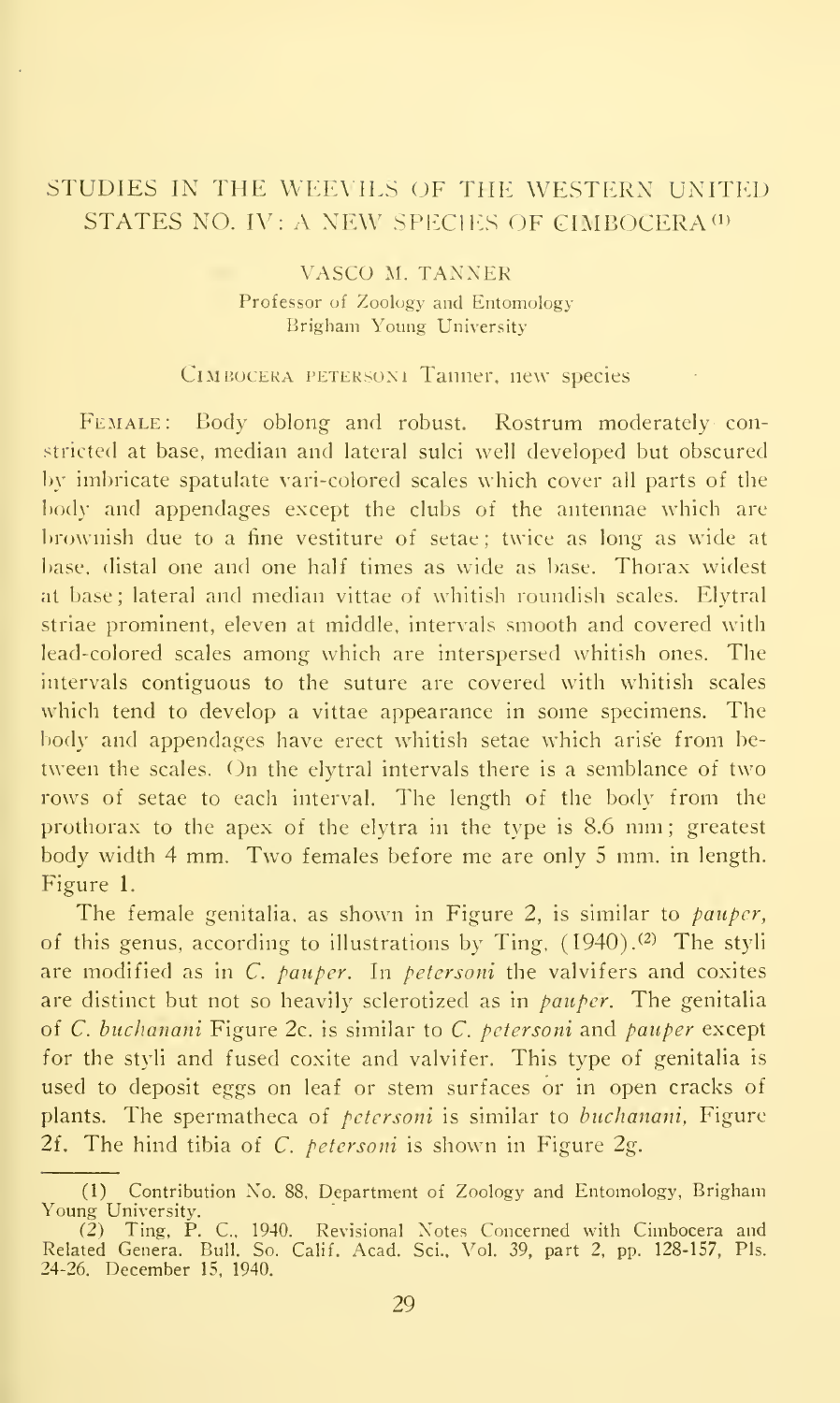The Great Basin Naturalist Vol. II, No. 1,

Male. The male of this species may readily be distinguished from the female by the thorax being widest at the middle and the dense long whitish setae of the thorax and elytra. In the three males before me the woolly setae of the elytra has <sup>a</sup> length of 1.8 mm, which gives the males a marked bearded appearance over that of the females. The third tarsal segment, especially of the first and second legs, is well developed being about twice as long as in the female. The male



Fig. 1. Drawing of holotype, Cimbocera petersoni, new species 10 times.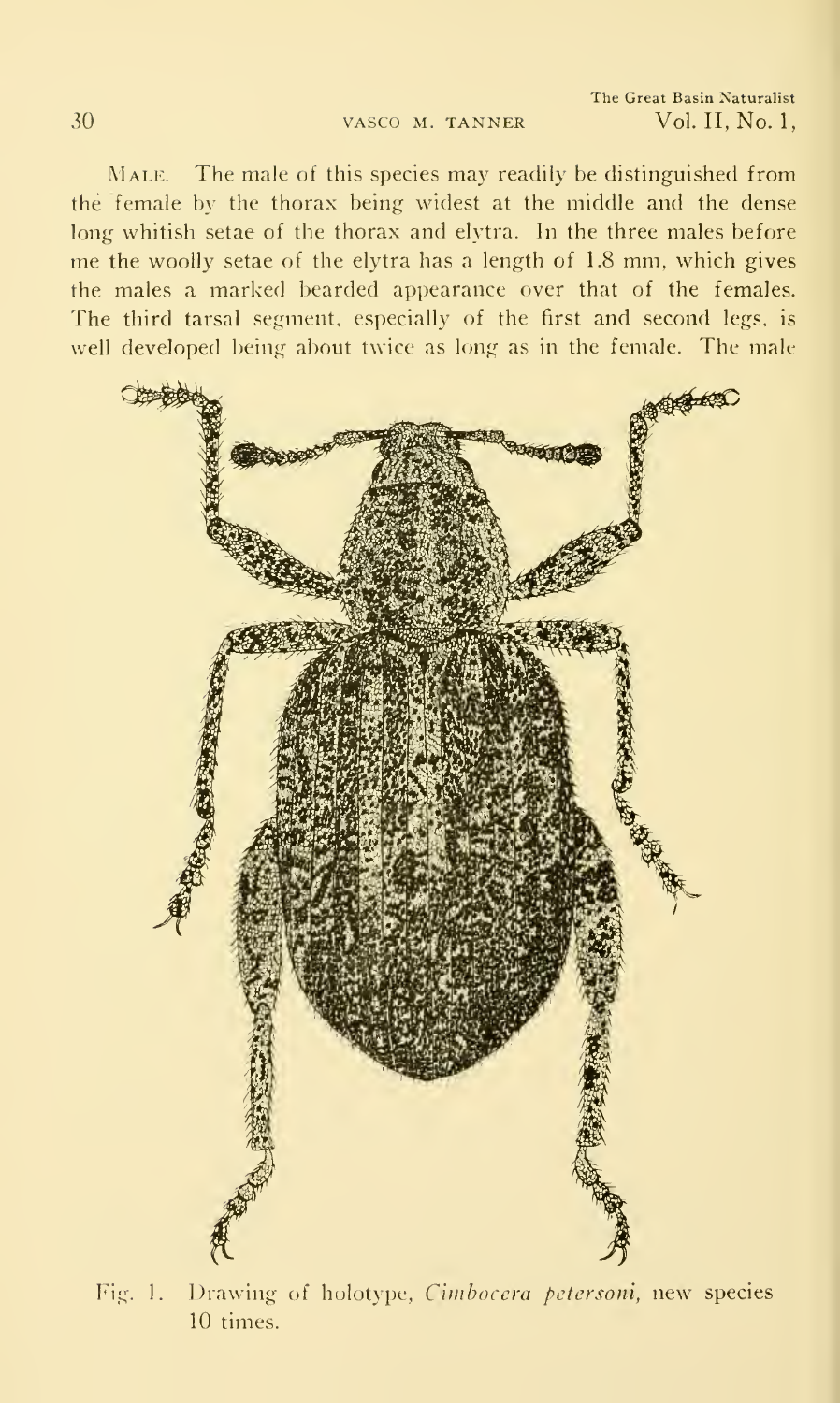genitalia, Figure 2d and e, are different to any other species of this and related genera which have been studied. The length of the male from the prothorax to the apex of the elytra is 7.5 mm.

If we follow the key to species of  $Cimbocera$  as prepared by Mr. Peter Ting (1940), *petersoni* may be separated from other species as follows:

| 1. Tarsal bristles and tibial spinules pitch black. Pronotum<br>slightly tuberculatebuchanani Ting                                                                                                                                                                                                                                    |
|---------------------------------------------------------------------------------------------------------------------------------------------------------------------------------------------------------------------------------------------------------------------------------------------------------------------------------------|
| Tarsal bristles and tibial spinules yellow or reddish                                                                                                                                                                                                                                                                                 |
| 2. Rostral setae length subequal with head setae. Rostrum<br>with narrow median sulcus; slightly constricted at<br>base and one-third to one-half longer than broad.                                                                                                                                                                  |
| Rostral setae equal in length with the head setae. Ros-<br>trum with well developed median and lateral sulci;<br>moderately constricted at base and distal one and one-<br>times as wide as base. Color greyish with some<br>specimens having distinct light and dark vittae on<br>thorax and elvtra; setae short in females, long in |
| Rostral setae only one-fourth length of head setae. Ros-<br>turns without modian culouse quantly constructed at                                                                                                                                                                                                                       |

trum without median sulcus ; greatly constricted at base and not, or only slightly, longer than broad. Color grey mottled brown or black............*conspersa* Fall

Type Locality : The Virgin River at St. George, Washington County, Utah. Ten specimens were collected in 1892. by Mr. C. J. Weidt, which are from the Charles W. Leng Collection. The writer collected six specimens in March and April, 1921 and 1922 at St. George, elevation 3,000 feet ; one specimen at Washington, Washington County, Utah in April 1921 ; and one specimen, a female, at Indianola, Sanpete County, Utah, elevation 6,200 feet, in June 1919. <sup>I</sup> also have before me one specimen collected at St. George by A. Al. Woodbury. The type and twelve paratypes, on pins, are in the writer's collection at Brigham Young University. Two paratypes were sent to Mr. L. L. Buchanan of the U. S. National Museum, Washington, D. C. and one paratype was deposited in the Entomological collection of the California Academy of Sciences at San Francisco.

This species is named in memory of Mr. Mervin H. Peterson, an alumnus of Brigham Young University. Mr. Peterson was born at Payson, Utah, on December 4, 1908. He graduated from the Payson